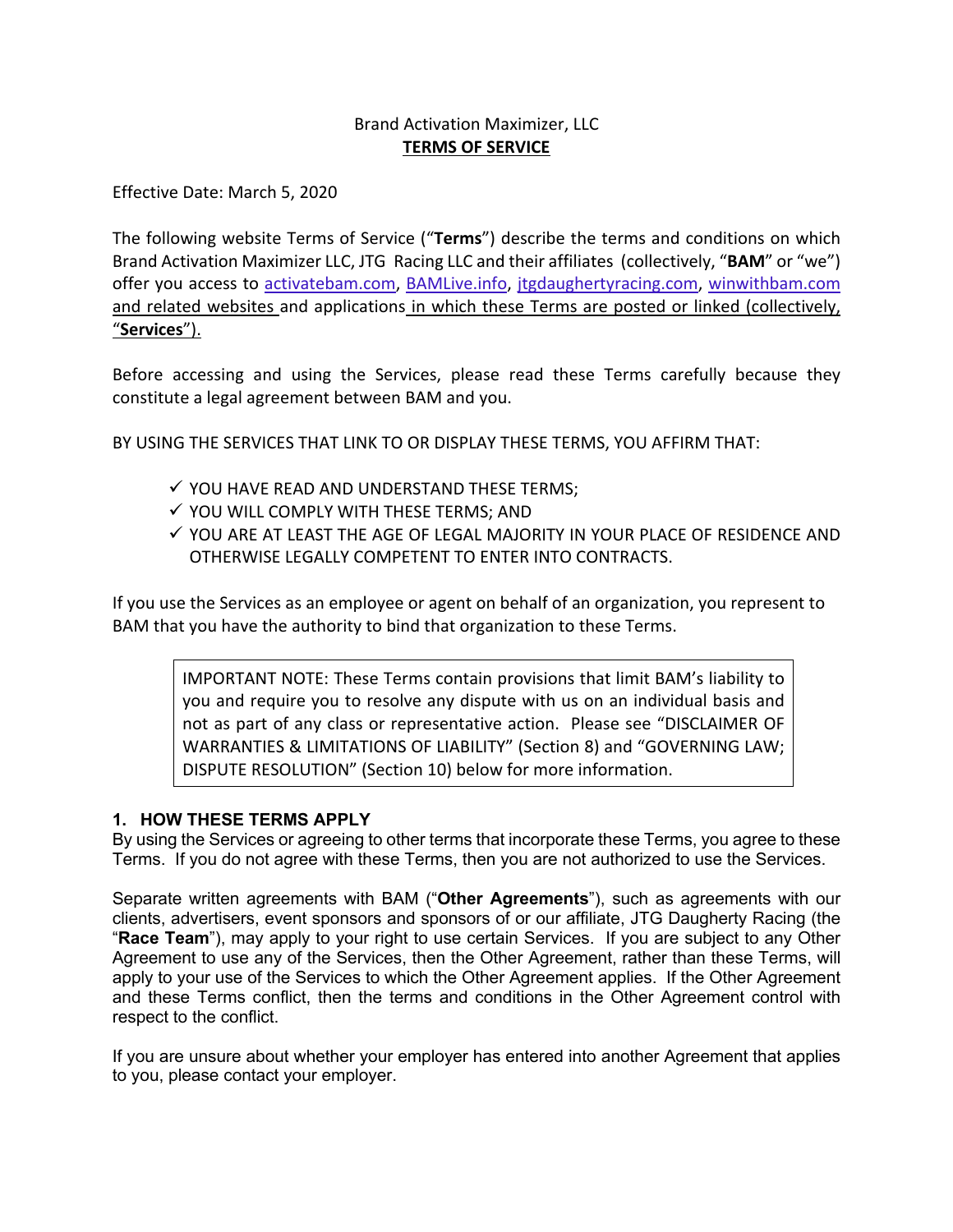## **2. CHANGES TO TERMS**

The Effective Date of these Terms is set forth at the top of this webpage. As we add new features to the Services, we may modify these Terms. When we modify these Terms, we will provide you with advance written notice of our changes by posting a notice in the Services, sending a notification email or another method that we believe will notify you. We will not make changes that have a material retroactive effect on your legal rights unless we are required to do so by law or to protect the rights of other users. Your continued use of the Services after the Effective Date constitutes your acceptance of the amended Terms. The amended Terms supersede all previous versions of or agreements, notices or statements about the Terms. Any change to the dispute resolution provision will not apply to any dispute for which we have actual notice before the date the change is posted on the Services.

## **3. ADDITIONAL TERMS**

Additional terms and conditions may apply to certain features of the Services, such as events or Promotions (defined in Section 6 below) that we conduct for our clients or our Race Team. When presented to you, you must agree to the additional terms before using the Services to which they apply. These Terms and the additional terms will apply equally unless an additional term is irrevocably inconsistent with these Terms, in which case the additional term will control but solely to the extent of the inconsistency.

## **4. PRIVACY**

Please review our Privacy Policy https://v1.bamlive.info/veneers/5e4dbb301359c64b5b92d51f to learn about the information that we collect from or about you when you use the Services and how we process it.

If you are a California resident, please see our California Privacy Notice for information about the specific privacy rights available to you

https://v1.bamlive.info/veneers/5e4dbb301359c64b5b92d51f. If you still have questions about our privacy practices, please contact data@activatebam.com.

Please use the precautions and security measures best suited for your intended use of the Services. Given the nature of the Internet, we cannot and do not guarantee the privacy or security of information provided through the Services. Please note that we reserve the right at all times to disclose any information as we deem necessary to satisfy applicable law or a government regulator's request.

## **5. USING THE SERVICES**

Subject to these Terms, BAM grants you a personal, revocable, non-exclusive, non-transferable, limited right to access and use the Services. These Terms grant you only the limited rights described in these Terms. All use of the Services is limited to your internal non-commercial purposes.

The Services include any information, graphics, artwork, text, photographs, video, audio, trademark, logo and other content displayed and/or otherwise provided on or through the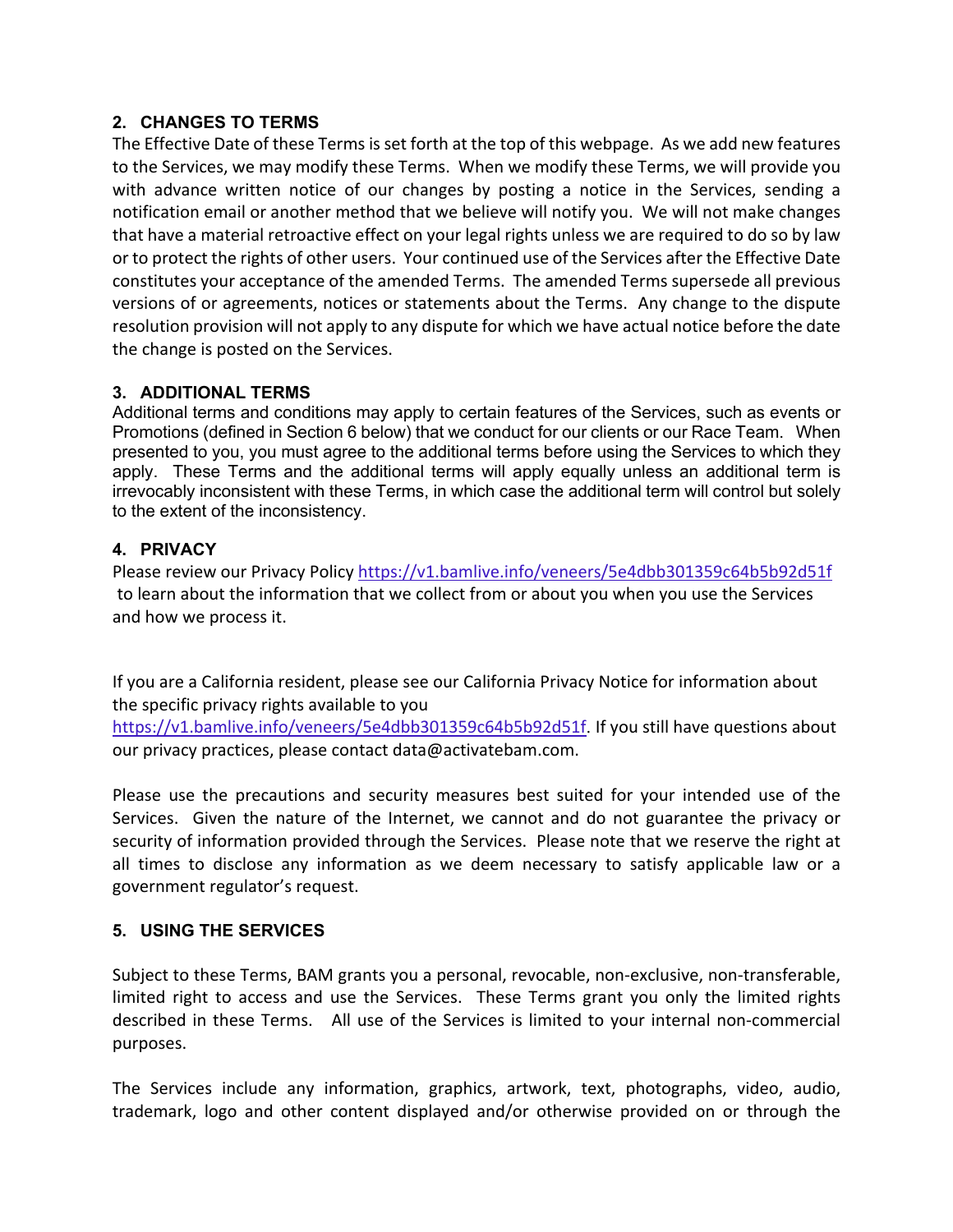Services. The Services are owned by BAM or its licensors and protected under both U.S. and foreign copyright, trademark and other laws. Nothing contained in these Terms grants by implication, estoppel or otherwise, any license or right in or to the trademarks, logos or service marks, patents, trade secrets or other intellectual property embodied in the Services. BAM reserves all rights that are not expressly granted in these Terms.

**Your Account**. Certain Services may invite or require you to create an account. If you create an account, you agree to (i) provide true, accurate, current and complete information, (ii) maintain that information as accurate, current and complete and (iii) protect the confidentiality and security of your account credentials. You are responsible for all activities that occur through your account using your account credentials. If you suspect or detect unauthorized activity through your account, please immediately notify us at data@activatebam.com.

**Your Responsibilities**. You are solely responsible for any and all charges, fees and other costs related to use of the Services. If you access and use the Services on your smartphone, tablet or other mobile device, you agree that you are solely responsible for all charges that you incur from your Internet or mobile service provider.

You must use the Services for lawful purposes only. You must not use the Services in any manner that could damage, disable, overburden or impair our servers or networks or interfere with any other party's use and enjoyment of the Services.

You must not attempt to gain unauthorized access to the Services or BAM's computer systems or networks through hacking, password mining or other means. Without limiting any of the foregoing, you agree that you shall not (and you agree not to encourage or allow any third party to):

- copy, modify, adapt, translate, reverse engineer, decode or otherwise attempt to derive or gain access to any portion of the Services;
- remove any copyright, trademark or other proprietary rights notice contained in the Services;
- use any robot, spider, search/retrieval application or other automated device, process or means to access, retrieve, scrape or index any portion of the Services;
- rent, lease, lend, sell, sublicense, assign, distribute, publish, transfer or otherwise make available the Services or any feature or functionality of the Services to any third party for any reason;
- reformat or frame any portion of the web pages that are part of the Services;
- collect personal information through the Services without our express prior written consent; or
- use the Services to send any unauthorized or unsolicited commercial or promotional content.

BAM reserves the right to monitor and record activity on the Services to the fullest extent permitted by applicable law and in accordance with our Privacy Policy https://v1.bamlive.info/veneers/5e4dbb301359c64b5b92d51f. BAM has the discretion to terminate your access to the Services (in addition to any other available remedy) without notice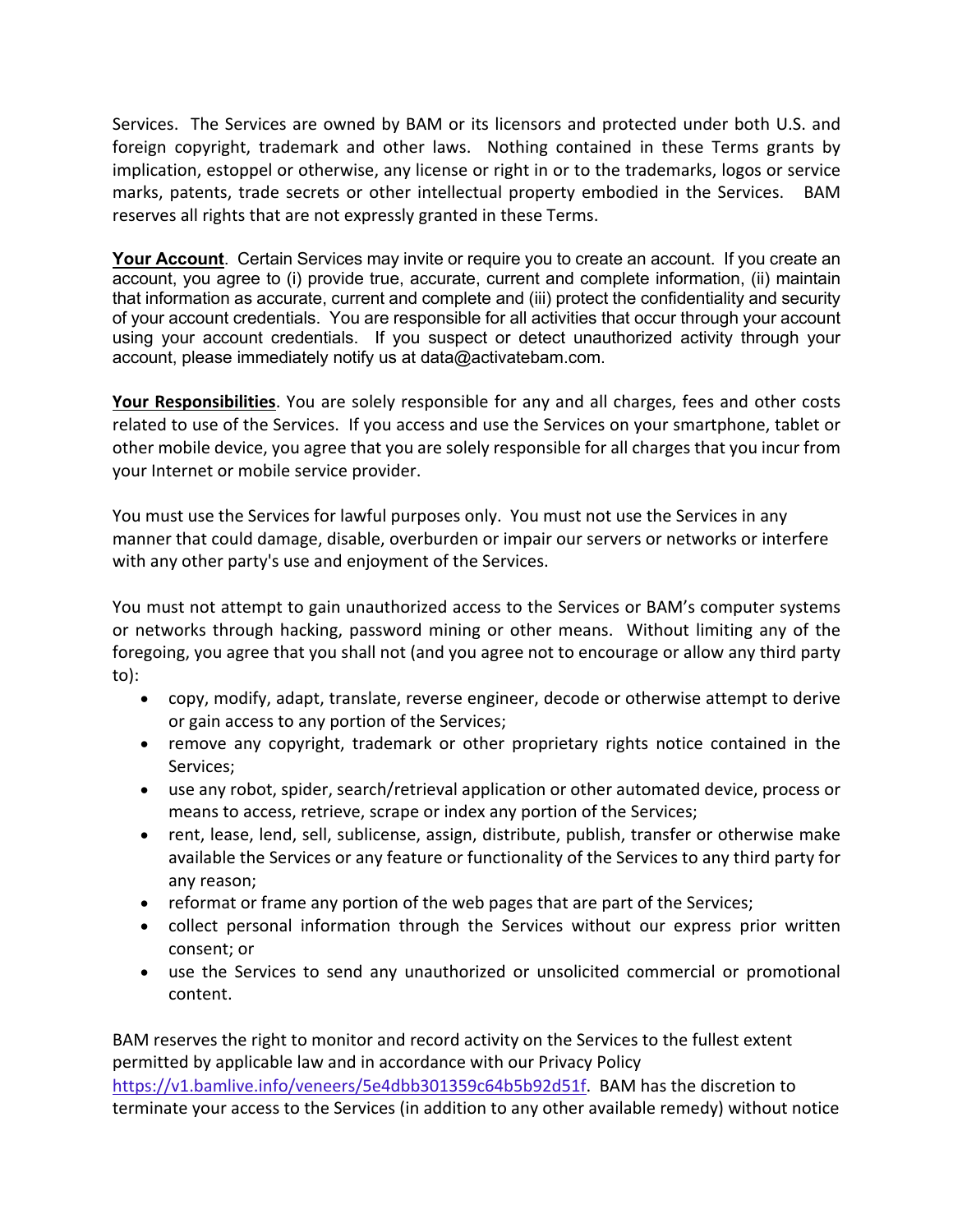if BAM has a reasonable basis to believe that you are using the Services in violation of these Terms.

**Submissions**. BAM may from time to time offer areas in the Services where you and other users can post or otherwise submit suggestions, feedback, ideas, notes, concepts or other information or materials to or through the Services (collectively, "**Submissions**").

By posting a Submission, you represent and warrant that:

- you own or otherwise control all of the rights to your Submission, including without implied limitation all copyrights;
- your Submission is true and accurate;
- your Submission does not violate the rights of any other person or entity, such as rights of privacy and publicity; and
- your Submission complies with applicable laws, rules and regulations.

By sending, posting or transmitting Submissions to BAM (or our designees), you grant BAM and our designees a worldwide, non-exclusive, sub-licensable (through multiple tiers), transferable, royalty-free, perpetual and irrevocable right to use, reproduce, sublicense (through multiple tiers), distribute, create derivative works of, perform and import your Submissions in any media now known or hereafter developed, for any purpose whatsoever, commercial or otherwise, without compensation to you. In other words, BAM has the right to use your Submissions - including reproducing, disclosing, publishing or broadcasting your Submissions -- in any medium and for any purpose. Under no circumstances are you entitled to payment if BAM uses one of your Submissions. All Submissions are deemed non-confidential and non-proprietary.

You acknowledge and agree that BAM has the right (but not the obligation) to alter, remove or refuse to post or allow to be posted any Submission. BAM takes no responsibility and assumes no liability for any Submission posted by you or any third party. BAM is not responsible for information that you choose to communicate via Submissions.

**Terms Applicable to Mobile Apps**: BAM may from time to time offer mobile applications ("**Mobile Apps**"). Mobile Apps are part of the Services and governed by these Terms.

If you choose to use any of our Mobile Apps, then BAM grants you a limited, non-exclusive and nontransferable license to download, install and use the Mobile App for your personal, noncommercial use on a mobile device that you own or control.

You acknowledge and agree that our Mobile Apps are offered under license, not sold to you. You do not acquire any ownership interest in any of our Mobile Apps under these Terms or any other rights other than to use a Mobile App in accordance with the license granted, and subject to all terms, conditions, and restrictions, under these Terms. BAM and its suppliers reserve and retain their entire right, title and interest in and to each Mobile App, including all copyrights, trademarks and other intellectual property rights therein or relating thereto, except as expressly granted to you in these Terms.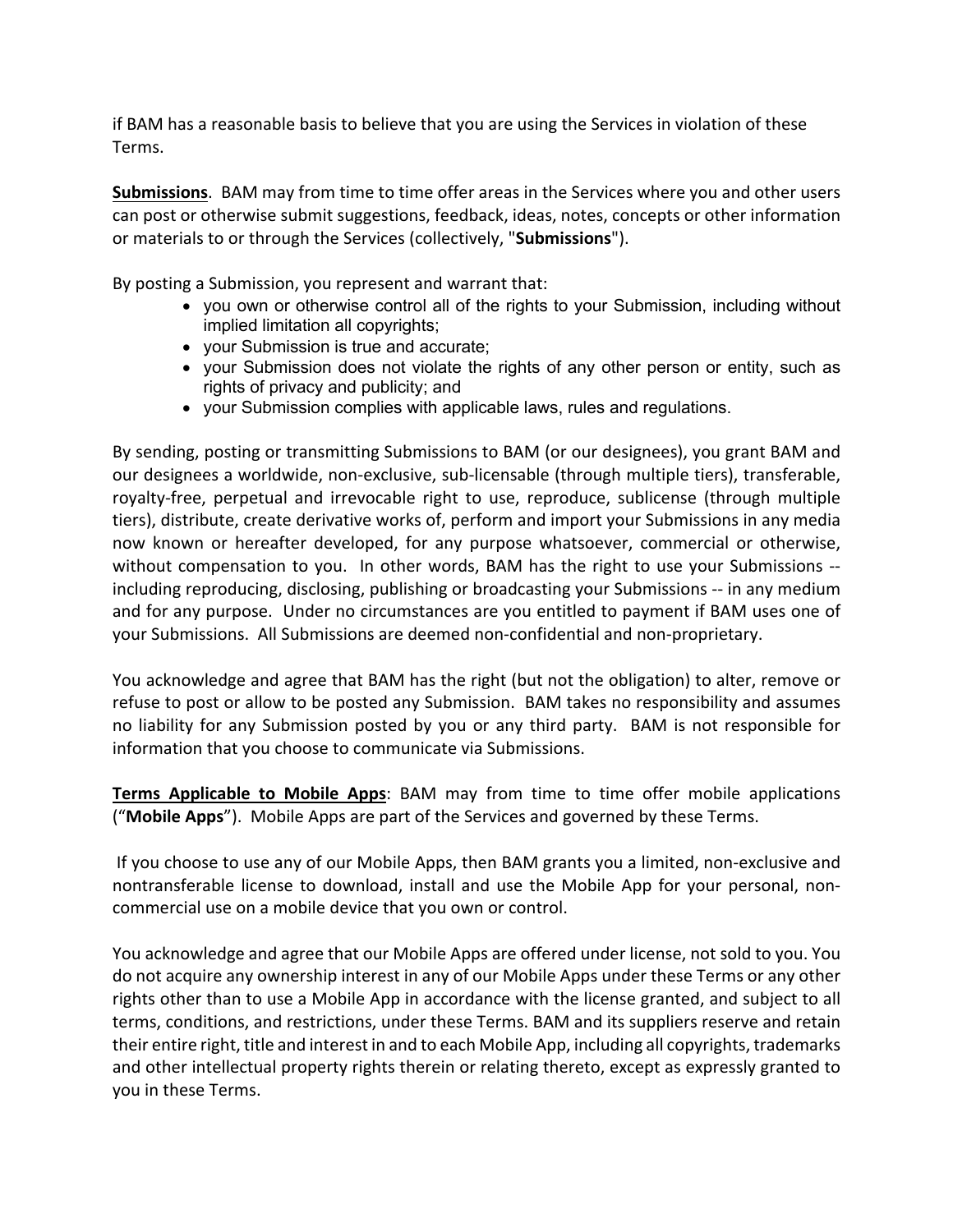We may from time to time develop and provide updates to a Mobile App, which may include upgrades, error corrections or new features (collectively, "**Updates**"). Updates may also modify or delete in their entirety certain features and functionality. You agree that BAM has no obligation to provide Updates or to continue to provide or enable any particular features or functionality. Based on your device settings, when your device is connected to the Internet either the Mobile App will automatically download and install all available updates or you may receive notice of or be prompted to download and install available updates. You agree to download and install all Updates and acknowledge and agree that a Mobile App may not properly operate if you do not. All Updates are deemed part of the Mobile App and subject to all terms and conditions of these Terms.

When you download a Mobile App from a third-party app platform, such as Google Play or The App Store ("**App Platform**"), you acknowledge and agree that:

- These Terms are an agreement between us and not with the App Platform. As between BAM and the App Platform, BAM is solely responsible for its Mobile Apps.
- The App Platform has no obligation to provide any maintenance and support services with respect to the Mobile Apps.
- In the event of any failure of the Mobile Apps to conform to any applicable warranty, (i) you may notify the App Platform and the App Platform may refund the purchase price for the Mobile Apps to you (if applicable), (ii) to the maximum extent permitted by applicable law, the App Platform will have no other warranty obligation whatsoever with respect to the Mobile Apps and (iii) any other claims, losses, liabilities, damages, costs or expenses attributable to any failure to conform to any warranty is, as between BAM and the App Platform, BAM' responsibility.
- The App Platform is not responsible for addressing any claims you have relating to the Mobile Apps or your possession and use of the Mobile Apps.
- If a third party claims that a Mobile App infringes another party's intellectual property rights, as between the App Platform and BAM, BAM is responsible for the investigation, defense, settlement and discharge of any such intellectual property infringement claim to the extent required by these Terms.
- The App Platform and its subsidiaries are third-party beneficiaries of these Terms as it relates to your license to the Mobile Apps. Upon your acceptance of the terms and conditions of these Terms, the App Platform will have the right (and will be deemed to have accepted the right) to enforce these Terms as related to your license of the Mobile Apps against you as a third-party beneficiary thereof.
- You must also comply with all applicable third-party terms when using the Mobile Apps.

# **6. PROMOTIONS**

From time to time, we may offer you the opportunity to participate in contests, sweepstakes or other promotions (collectively, "**Promotions**"). You may not transfer, assign, sell, trade or barter any benefit that you receive through our Promotions. Unless required by law, any Promotionrelated benefit may not be combined with a benefit received in connection with any other Promotion. EXCEPT AS OTHERWISE EXPRESSLY STATED BY BAM, ANY PROMOTIONAL BENEFIT IS AWARDED "AS IS" WITHOUT ANY EXPRESS OR IMPLIED WARRANTY OR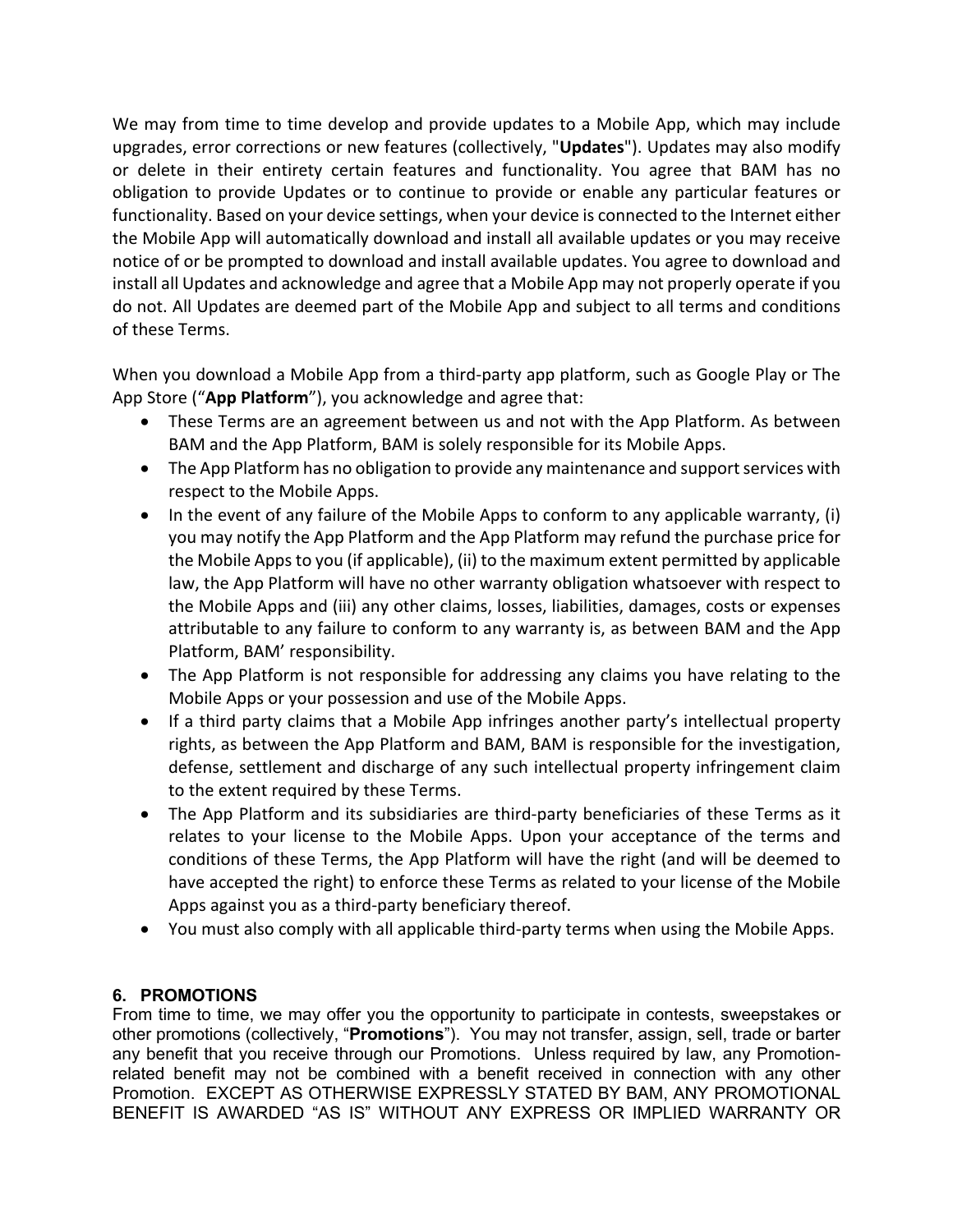GUARANTEE FROM BAM, INCLUDING IMPLIED WARRANTIES OF MERCHANTABILITY, FITNESS FOR A PARTICULAR PURPOSE AND NON-INFRINGEMENT.

We reserve the right to modify, terminate or suspend the availability of Promotions and to correct errors or inconsistencies in Promotion-related materials. We may disqualify any individual who tampers with any Promotion or Promotion-related process. CAUTION: ANY ATTEMPT BY ANY INDIVIDUAL TO DELIBERATELY UNDERMINE THE LEGITIMATE OPERATION OF A PROMOTION IS A VIOLATION OF CRIMINAL AND CIVIL LAWS AND WE RESERVE THE RIGHT TO SEEK DAMAGES FROM SUCH INDIVIDUAL TO THE FULLEST EXTENT PERMITTED BY LAW.

## **7. LINKS TO OTHER WEBSITES AND SERVICES**

The Services may contain links to third-party websites and services, including social media (collectively, "**Linked Services**"). Linked Services are not under the control of BAM and BAM is not responsible for Linked Services or for any information on or available from or through Linked Services. You access Linked Services at your own risk. The inclusion of a link does not imply endorsement by BAM of the Linked Services or any association with the operators of the Linked Services. BAM does not investigate, verify or monitor the Linked Services. BAM provides links to Linked Services for your convenience only. Please check the URL address provided in your browser to see if you are on the Services or a third-party domain.

## **8. DISCLAIMER OF WARRANTIES & LIMITATIONS OF LIABILITY**

BAM warrants that BAM has validly entered into these Terms and has the legal power to do so. You warrant that you have validly entered into these Terms and have the legal power to do so.

**EXCEPT AS EXPRESSLY PROVIDED ABOVE, THE SERVICES ARE PROVIDED "AS IS" AND "AS AVAILABLE" WITHOUT WARRANTY OF ANY KIND, EXPRESS OR IMPLIED**. BAM specifically disclaims all warranties and conditions of any kind, including all implied warranties and conditions of merchantability, fitness for a particular purpose, title, non-infringement, freedom from defects, uninterrupted use and all warranties implied from any course of dealing or usage of trade. BAM does not warrant that (a) the Services will meet your requirements, (b) operation of the Services will be uninterrupted or virus- or error-free or (c) errors will be corrected. Any oral or written advice provided by BAM or its authorized agents does not and will not create any warranty. SOME JURISDICTIONS DO NOT ALLOW THE EXCLUSION OF IMPLIED WARRANTIES WHICH MEANS THAT SOME OR ALL OF THE ABOVE EXCLUSIONS MAY NOT APPLY TO YOU.

## **Your use of the Services is at your own risk**.

YOU AGREE THAT BAM IS NOT LIABLE FOR INDIRECT, SPECIAL, EXEMPLARY, INCIDENTAL, CONSEQUENTIAL OR PUNITIVE DAMAGES (INCLUDING PROCUREMENT OF SUBSTITUTE GOODS OR SERVICES, LOSS OF USE, DATA OR PROFITS OR BUSINESS INTERRUPTION), HOWEVER CAUSED AND UNDER ANY THEORY OF LIABILITY, WHETHER ARISING IN ANY WAY IN CONNECTION WITH THESE TERMS AND WHETHER IN CONTRACT, STRICT LIABILITY OR TORT (INCLUDING NEGLIGENCE OR OTHERWISE) EVEN IF BAM HAS BEEN ADVISED OF THE POSSIBILITY OF SUCH DAMAGE. YOU ALSO AGREE THAT BAM IS NOT LIABLE FOR ANY OTHER CLAIM, DEMAND OR DAMAGES WHATSOEVER RESULTING FROM OR ARISING OUT OF OR IN CONNECTION WITH YOUR USE OF THE SERVICES.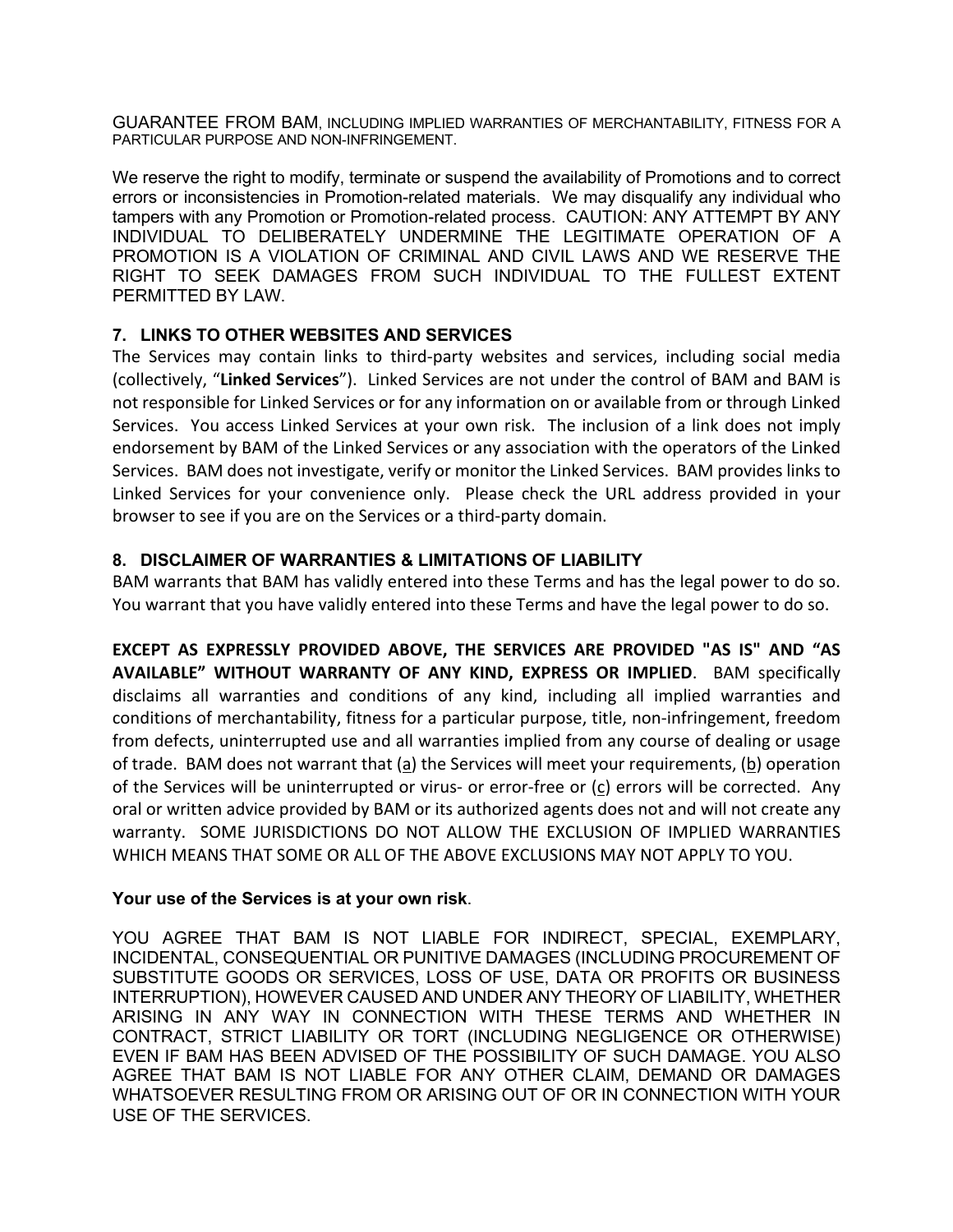**The disclaimers and limitations in this Section 8 do not purport to limit liability or alter any right that cannot be excluded under applicable law.**

BAM'S MAXIMUM LIABILITY FOR ANY TYPE OF DAMAGES ARISING FROM YOUR USE OF THE SERVICES IS LIMITED TO ONE HUNDRED DOLLARS (\$100).

**You acknowledge and agree that the above limitations of liability together with the other provisions in these Terms that limit liability are essential terms and that BAM would not grant you the rights set forth in these Terms but for your agreement to the above limitations of liability**.

IF YOU ARE A CALIFORNIA RESIDENT, YOU WAIVE YOUR RIGHTS WITH RESPECT TO CALIFORNIA CIVIL CODE SECTION 1542, WHICH SAYS "A GENERAL RELEASE DOES NOT EXTEND TO CLAIMS WHICH THE CREDITOR DOES NOT KNOW OR SUSPECT TO EXIST IN HIS FAVOR AT THE TIME OF EXECUTING THE RELEASE, WHICH, IF KNOWN BY HIM MUST HAVE MATERIALLY AFFECTED HIS SETTLEMENT WITH THE DEBTOR".

#### **9. INDEMNIFICATION**

You agree to indemnify and defend BAM and its directors, officers, employees and agents from and against all claims, liabilities, damages, expenses, costs of defense and reasonable attorneys' fees brought against BAM by any third party arising from your Submissions or use of the Services in violation of these Terms or applicable law. BAM reserves the right, at its own expense, to assume the exclusive defense and control of any matter subject to indemnification hereunder. No settlement that affects the rights or obligations of BAM may be made without BAM's prior written approval.

## **10. GOVERNING LAW; DISPUTE RESOLUTION**

All matters related to the Services are governed by the laws of the State of North Carolina, United States, as such laws apply to agreements made and performed therein (without giving effect to the principles of conflicts of laws). You must institute any legal action or proceeding relating to your access to or use of the Services in a state or federal court in Cabarrus County, North Carolina. You and BAM agree to submit to the jurisdiction of, and agree that venue is proper in, these courts in any such legal action or proceeding.

#### **YOU AND BAM AGREE THAT EACH MAY BRING CLAIMS AGAINST THE OTHER ONLY ON AN INDIVIDUAL BASIS AND NOT AS A PLAINTIFF OR CLASS MEMBER IN ANY PURPORTED CLASS OR REPRESENTATIVE ACTION OR PROCEEDING.**

Please Note: By agreeing to these Terms, you explicitly agree that any claims or actions that you may otherwise have against BAM under the laws of any jurisdiction outside the United States are hereby waived, including without limitation, any claims or actions under the laws of your own country, and that your sole location and applicable law for any disputes is in the United States according to the terms of this Section 10. This provision does not, however, apply if you reside in a jurisdiction that permits you to make your claim in a legally competent court of the jurisdiction where you reside or is otherwise prohibited or restricted by applicable law.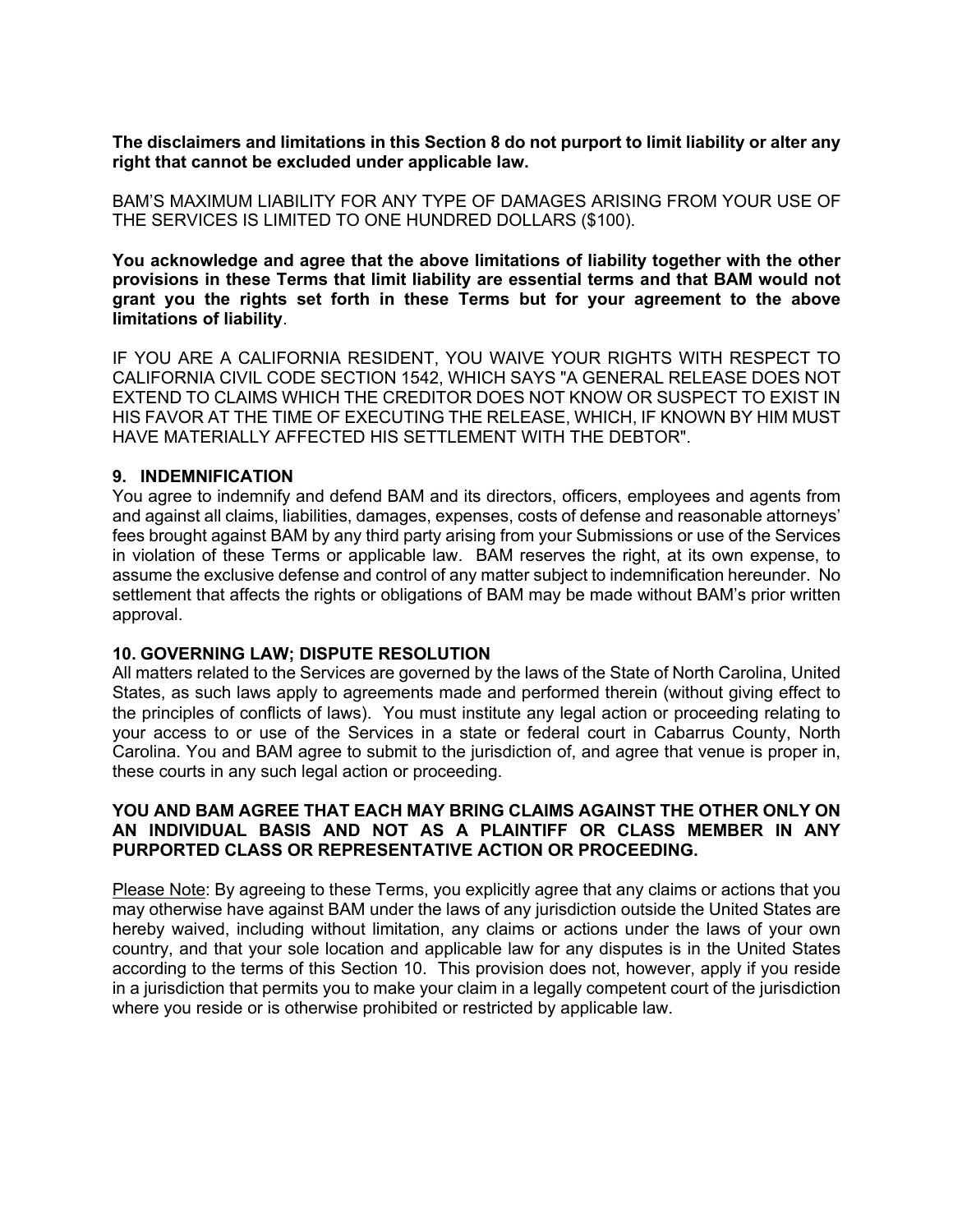## **11. ELECTRONIC CONTRACTING**

Your affirmative act of using the Services constitutes your electronic signature to these Terms and your consent to enter into agreements with us electronically.

## **12. GEOGRAPHIC RESTRICTIONS**

The Services are controlled, operated and administered by BAM from its offices within the United States and our policies and procedures are based on United States law. The Services are not intended for distribution to, or use by, any person or entity in any jurisdiction or country where such distribution or use would be contrary to law. BAM does not in any manner warrant or represent that the Services, including any content contained thereon, are appropriate or available for use in any particular location. If you choose to access the Services, you do so on your own initiative and you are responsible for compliance with all applicable laws.

U.S. export control laws may apply to certain Services. You understand and agree that you shall not and shall not permit any third party to, directly or indirectly, export, re-export or release any part of the Services to, or make the Services accessible from, any jurisdiction to which export, reexport or release is prohibited by law.

## **13. TERMINATION**

These Terms automatically terminate when you fail to comply with any term or condition of them. BAM may terminate the Services or modify your access to the Services, with or without notice to you, at any time for any reason. For example, BAM may prohibit your use of the Services if BAM believes that you are a minor.

Termination will not limit any of BAM's other rights or remedies. Sections 7, 8, 9, 13 and 14, as well as any other provision that must survive in order to give proper effect to the intent and purpose of these Terms, shall survive termination.

## **14. CLAIMS OF COPYRIGHT INFRINGEMENT**

We respond to notices of alleged infringement as required by the U.S. Digital Millennium Copyright Act ("**DMCA**") or any other similar applicable law, including by removing or disabling access to material claimed to be the subject of infringing activity. If you have a good faith belief that your work has been copied in a way that constitutes copyright infringement or that your intellectual property rights otherwise have been violated in or through the Services, please send your claim or notice of infringement to our copyright agent at:

*By mail*: Brand Activation Maximizer, LLC 7201 Caldwell Road Harrisburg, NC 28075 Attn: Copyright Agent

*By telephone*: 877-428-3226 *By email*: data@activatebam.com